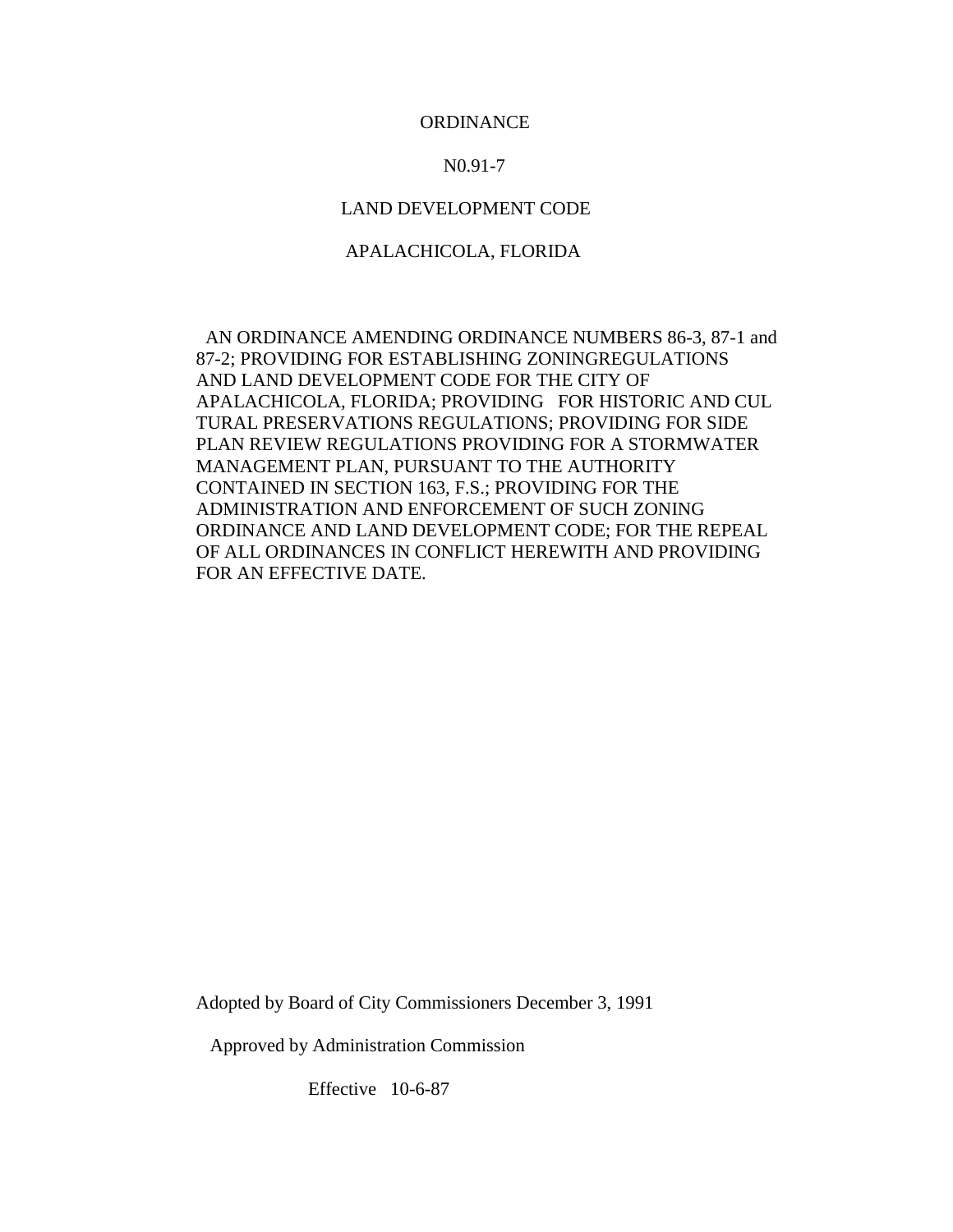#### ORDINANCE N0, 91-7

## LAND DEVELOPMENT CODE

## APALACHICOLA, FLORIDA

AN ORDINANCE AMENDING ORDINANCE NUMBERS 86-3, 87-1 AND 87-2; PROVIDING FOR ESTABLISHING ZONING REGULATIONS AND LAND DEVELOPMENT CODE FOR THE CITY OF APALACHICOLA, FLORIDA; PROVIDING FOR HISTORIC AND CULTURAL PRESERVATION REGULATIONS; PROVIDING FOR SITE PLAN REVIEW REGULATIONS; PROVIDING FOR A STORMWATER MANAGEMENT PLAN, PURSUANT TO THE AUTHORITY CONTAINED IN SECTION 163, F.S.; PROVIDING FOR THE ADMINISTRATION AND ENFORCEMENT OF SUCH ZONING ORDINANCE AND LAND DEVELOPMENT CODE; PROVIDING FOR THE REPEAL OF ALL ORDINANCES IN CONFLICT HEREWITH AND PROVIDING FOR AN EFFECTIVE DATE

WHEREAS, Section 7 of the Charter of the City of Apalachicola empowers the City to establish zoning ordinances and regulations and to provide for its administration, enforcement and amendment, and

WHEREAS, Chapter 163, F.S., empowers and requires the City to establish land-use code and provide for its administration, enforcement and amendment and

WHEREAS, the City Commission deems it necessary for the purpose of promoting the health, safety, morals, and general welfare of the City of Apalachicola and its people to amend its present Zoning Ordinance and Land Development Code, and

WHEREAS, the Planning and Zoning Commission of the City of Apalachicola, after public hearings pursuant to due public notice, has recommended to the City Commission a proposed amended plan for zoning regulations of the City of Apalachicola along with a Historic and Cultural Preservation Regulation section and a Site Plan Review Regulations section attached thereto and incorporated therein, and

WHEREAS, the City Commission, after due notice and advertising of the proposed amendments to the zoning regulation and Land Development Code, as recommended by the Planning and Zoning Commission, accept and enact such proposed amendments with certain changes, amendments and modifications as set forth herein;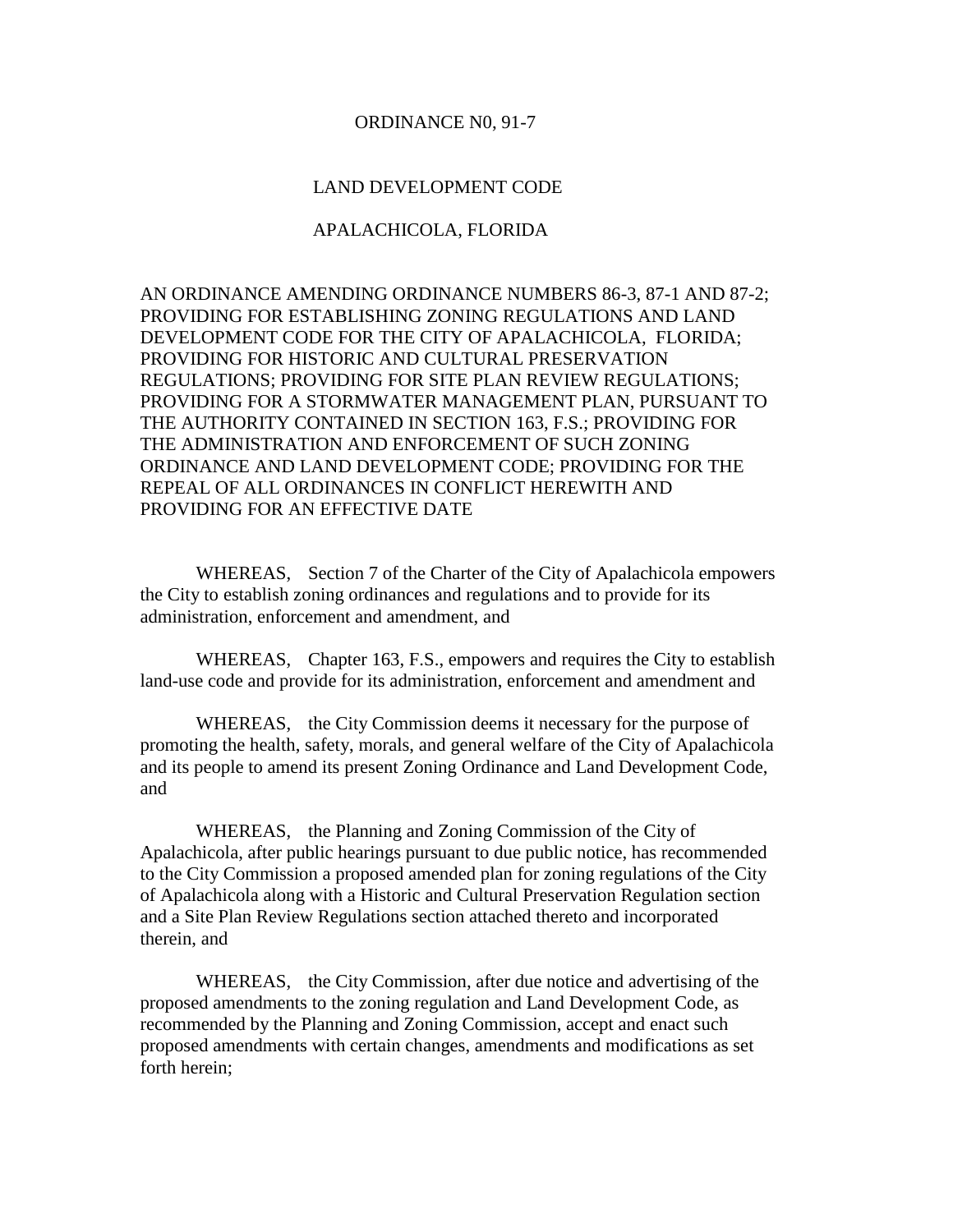## NOW THEREFORE, BE IT ENACTED BY THE PEOPLE OF THE CITY OF APALACHICOLA, FLORIDA THE FOLLOWING ORDINANCE PROVISIONS REGARDING THE ZONING REGUALTIONS AND LAND DEVELOPMENT CODE FOR THE CITY OF APALACHICOLA:

SECTION I; Ordinance Numbers 86-3, 87-1 and 87-2, are hereby amended by incorporating therein the following provision:

1. Section II. B (2) is hereby amended to read in full: Accessory Building and Uses – A structure of a use customarily incidental and subordinate to the principal structure or use and located on the same lot. Accessory structure may not be used for habitable purposes.

2. Section II. B (27) is hereby amended to read in full: Caliper – Caliper shall be the diameter at breast height (DBH) of the trunk of all trees four (4) feet above the ground.

3. Section II. B (42) definition of "Community Based Residential Facilities" is hereby deleted.

4. Section II. B (56) is hereby amended to read in full: Dwelling, One (Single) Family - A private residence building used or intended to be used as a home or residence in which the use and management of all sleeping quarters and appliances for sanitation, cooking, ventilation, heating and lighting are designed primarily for the use of one (1) family unit and with partitioning so that any substantial interior portion of the dwelling is accessible without resorting to exterior access and the building shall have only one kitchen and one electrical meter. The minimum required size for single-family dwellings would be 800 square feet of enclosed heated living area.

5. Section II. B (87) is hereby added to read in full: Impervious Surface Coverage – Those man-made surfaces that reduce the natural rate of percolation of water or result in an increase in the natural quantity and rate of stormwater runoff. Examples include but are not limited to clay, asphalt paving materials, concrete and rooftops. It does not include the areas under structure raised on piers or pilings where stormwater is directed under the structure.

6. Section II. B (110) is hereby amended to read in full: Marina – An establishment with a waterfront location for the purpose in return for compensation of storing more that 10 watercraft and pleasure boats on land, in buildings, in slips or on boat lifts and including accessory facilities for purposes such as refueling, minor repair or launching.

7. Section II. B (154) is hereby amended to read in full: Subdivision – the division of a parcel of land, whether improved or unimproved, into three (3) or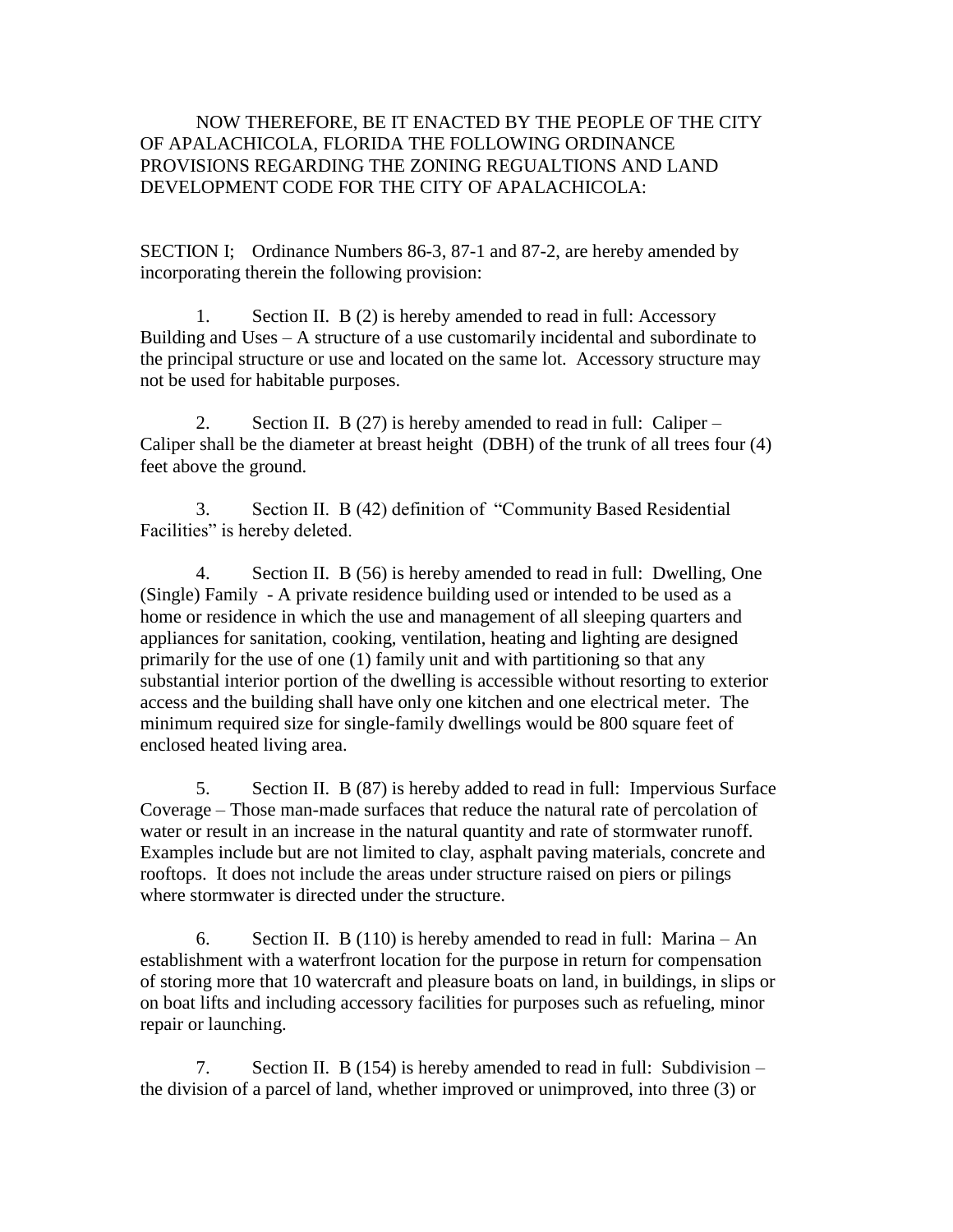more contiguous lots or parcels of land, designated by reference to the number or symbol of the lot or parcel contained in the plat of such subdivision, for the purpose, whether immediate or future, of transfer of ownership or, if the establishment of a new street is involved, any division of such parcel. However, the division of land into parcels of more than five (5) acres, not involving any change in street lines or public easements of whatsoever kind is not to be deemed a subdivision within the meaning of this code. The term includes a re-subdivision and, when appropriate to the context, relates to the process of subdividing or to the land subdivided.

8. Section II. B (164) is hereby added to read in full: Wetlands – Defined in Chapter 403.817 F.S. and 17-3.022 F.A.C. as the landward extent of waters of the state.

9. Section III.  $A(2)(i)$  (4) language is hereby added: In cases where the property in question is adjacent to the City Limits, the Franklin County Planning Department shall be notified of the proposed special exception.

10. Section III. A (3) (b) (9) language is hereby added: The Board shall not issue a variance which would permit the reduction of the required set-back requirements along arterial and collector roads as defined in the Traffic Circulation Element of the city of Apalachicola Comprehensive Plan.

11. Section IV. E (7) language about boundaries of Special Waterfront District is deleted. Section IV. E  $(7)$  (b)  $(1)$  (a) and (b) language is hereby added to protect wetlands, to read in full: (a) Wetlands will be preserved and protected. (b) Where alterations of wetlands are necessary in order to allow reasonable use of property, either the restoration of the disturbed wetlands will be provided or additional wetlands will be created at a 4:1 ratio to mitigate any wetland destruction. All approved mitigation shall be required to demonstrate, through appropriate monitoring and reporting by the project's developer, at least an 85% planting survival rate for wetland areas created/augmented during mitigation, for a period at least two years for herbaceous wetland communities, and for at least five years for forested wetland communities.

12. Section IV. E  $(7)$  (f) and  $(g)$  are hereby added to read in full: (f) the use of natural vegetation erosion control structures is encouraged and preferred to the construction of rigid shore protection structures (seawalls, bulkheads, revetments, etc.). The construction of vertical seawalls without armoring (rip rap sandbags) on the waterward face is prohibited on natural waterbodies. (g) The alteration, other than approved maintenance, of mosquito ditches is prohibited.

13. Section IV. E (8) added/amended to consolidate parking standards into one section.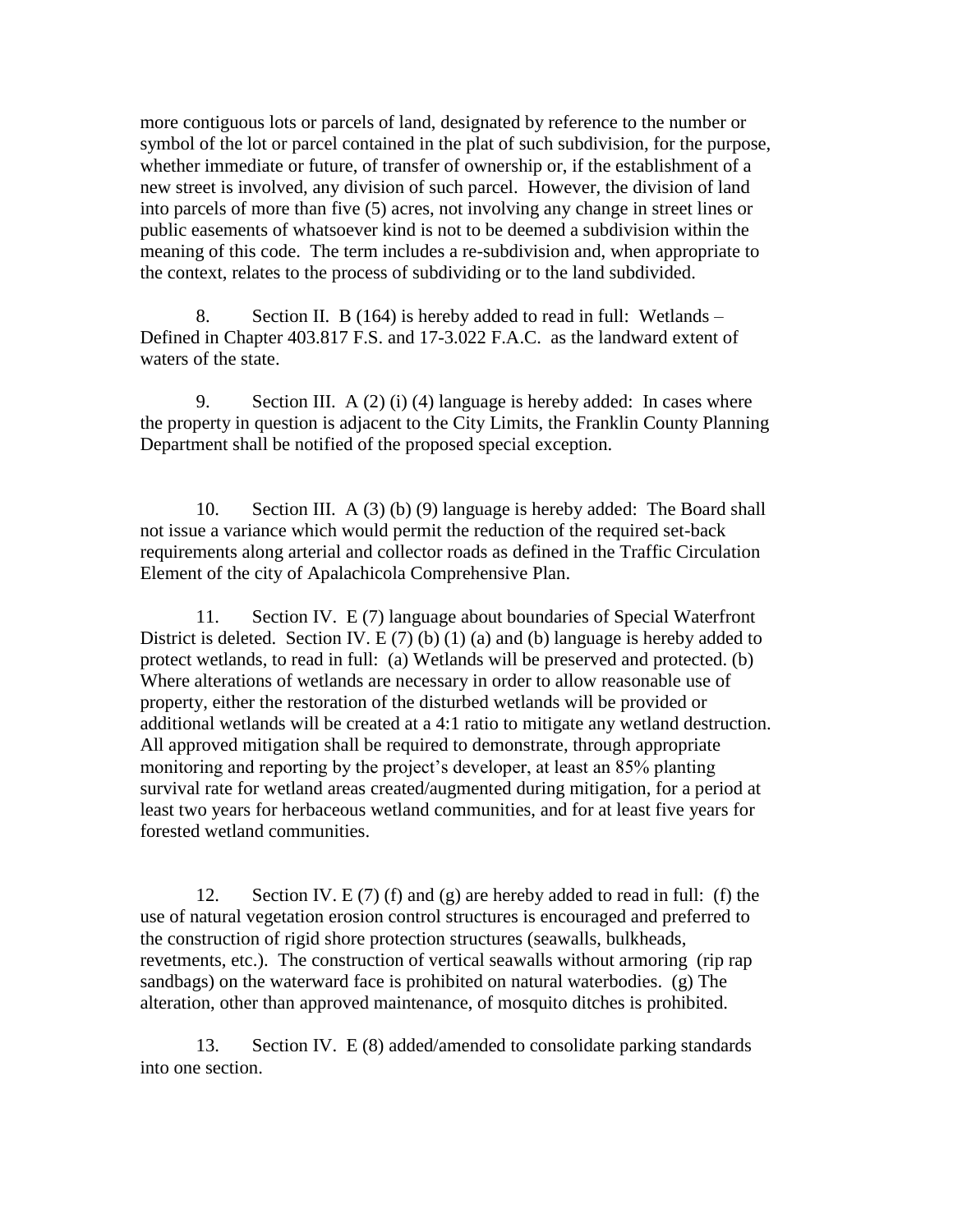14. Section IV. E (9), (10) and (11) are hereby added to read in full: (9) Endangered, threatened, or species of special concern's habitats and nesting areas shall not be altered or disturbed. Appropriate state and federal guidelines concerning regulations, setbacks, lighting, etc., will be followed at all times. (10) All development shall be required to connect to the city water and sewer system where and when it is available. (11) All septic tanks and drainfields shall be set back at least 75 feet from water or wetland of the State of Florida.

15. Section IV.  $J - a$  list of the zoning districts is hereby added.

16. Section IV. J (R-1 SINGLE FAMILY RESIDENTIAL) is hereby amended to include language to:

- a) Prohibit accessory structure from being used as residences.
- b) Prohibit Hospitals and Clinics in velocity zones.
- c) Clarify where Residential Apartment Units are allowed.
- d) Add travel trailers as a prohibited use.
- e) Adjust Development Standards.
- f) Amend Applicable Regulations.

17. Section IV. J (R-2 MULTI-FAMILY RESIDENTIAL) is hereby amended to include language to:

- a) Amend language in permitted uses.
- b) Clarify where Residential Apartments Units are allowed
- c) Amend language in Prohibited Uses.
- d) Add travel trailers as a prohibited use.
- e) Adjust Development Standards.
- f) Amend Applicable Regulations.

18. Section IV. J (R-3 MOBILE HOME RESIDENTIAL) is hereby amended to include language to:

- a) Amend language in Prohibited Uses.
- b) Adjust Development Standards.
- c) Amend Applicable Regulations.

19. Section IV. J (R-4 MIXED USE RESIDENTIAL) is a new district hereby added

20. Section IV. J (O/R OFFICE RESIDENTIAL) is hereby amended to include language to:

- a) All Galleries as a principal use.
- b) Add Church Sponsored Businesses as a special exception.
- c) Amend Applicable Regulations.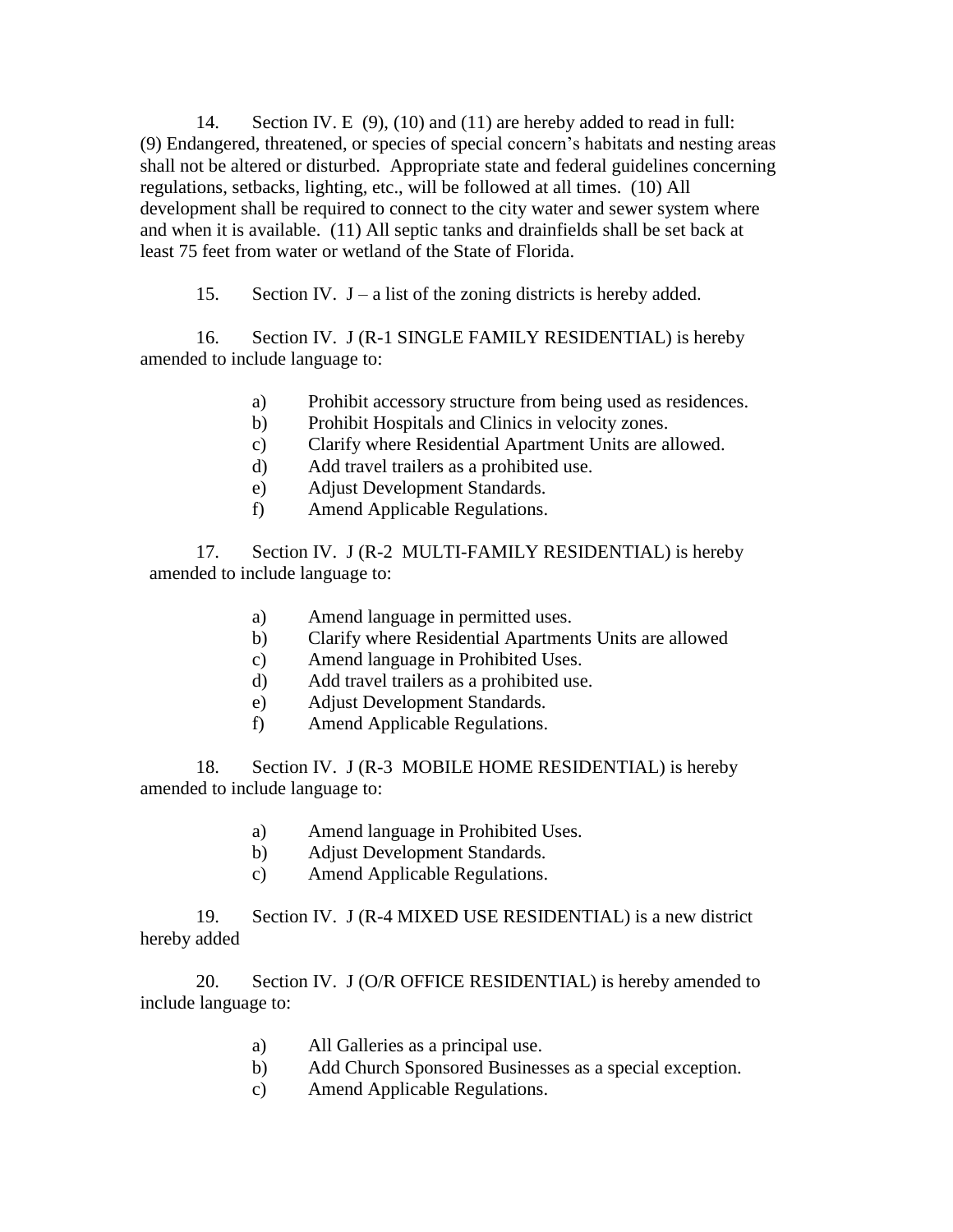21. Section IV. J (C-1 GENERAL COMMERCIAL) is hereby amended to include language to:

- a) Amend language in accessory uses.
- b) Add Single Family Residential as a special exception.
- c) Remove establishments for retail trade from prohibited uses.
- d) Adjust Development Standards.
- e) Amend Applicable Regulations.

22. Section IV. J (NEIGHBORHOOD COMMERCIAL) is hereby amended to include language to:

- a) Add utilities Substations and Child Care Centers as principal uses.
- b) Adjust Development Standards.
- c) Amend Applicable Regulations.

23. Section IV. J (C-3 HIGHWAY COMMERCIAL) is hereby amended to include language to:

- a) Add Utilities Substations as a principal use.
- b) Amend language in Special Exception under Retail Specialties.
- c) Amend Applicable Regulations.

24. Section IV. J (RF RIVERFRONT DISTRICT) is hereby amended to include language to:

- a) Add Bait Shops and Boat Sales and Services as principal uses.
- b) Delete Multi-Family as principal use.
- c) Add Multi-Family, Single Family and Utilities Substations as special exceptions.
- d) Amend prohibited use language.
- e) Adjust Development Standards.
- f) Amend Applicable Regulations.
- g) Add standards for Marinas.

25. Section IV. J (R/C RESEARCH CONSERVATION DISTRICT) Applicable Regulations are hereby amended.

26. Section IV. J (GENERAL INDUSTRIAL) district is hereby replaced with C-4 RIVERFRONT COMMERCIAL DISTRICT.

27. Section V. A  $(4)$  is hereby amended to read in full: Illumination – Illumination devices, such as but not limited to flood or spot lights, shall be so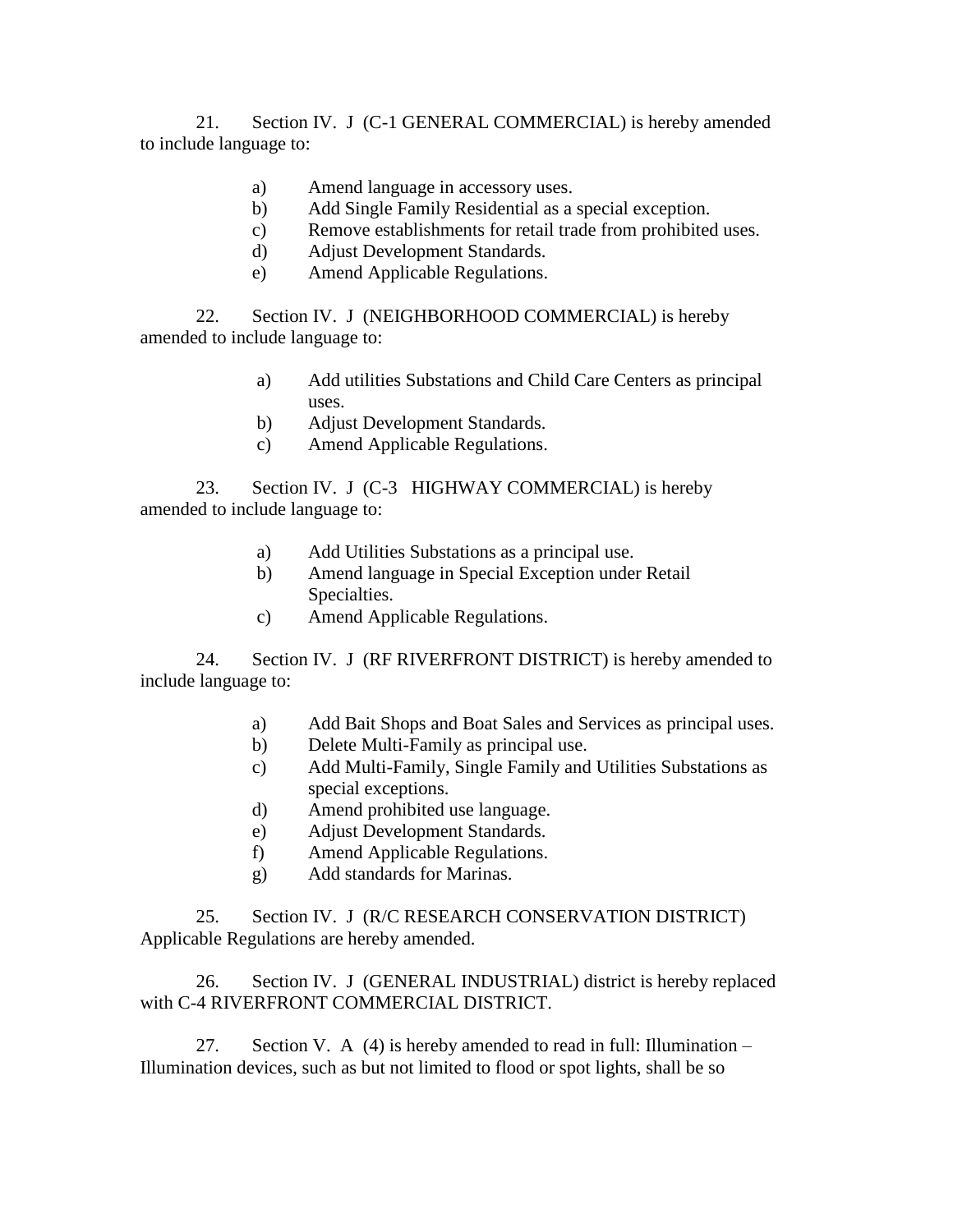placed and so shielded as to prevent the rays or illumination therefrom from being cast into neighboring dwellings or approaching vehicles.

28. Section V. A (8) is hereby added to read in full: Prohibited Signs. No billboards or off-site advertising sighs shall be permitted.

29. Section V. B (6) is hereby amended to read in full: The following signs do not require a sign permit provided, however, said signs be subject to the provisions of Section A and those provisions listed below.

30. Section VIII. B (3), (5) and (8) are hereby amended to read in full: (3) To provide flood protection, the additional volume generated by the development form a 25-year frequency 24-hour duration storm event shall be controlled by a detention facility and released at a rate of discharge not to exceed the peak discharge rate from the site in its undeveloped condition. Special engineering features shall be incorporated to minimize the transport of pollutants remaining in the detention facility. (5) All detention facilities shall discharge design flow through structural discharge facilities. When direct discharge will degrade waters of natural streams, marshes, environmentally sensitive areas, shellfish classification waters, or lands naturally receiving sheet flow, the discharge structure shall direct the flow to an intermediate spreader swell system. (8) Stormwater management systems shall be designed for ease of maintenance and operation and low maintenance costs. It is suggested that the required stormwater system be integrated into a site's open areas and landscaping and that they be used as recreational or park areas. The system should be constructed in such a manner (i.e. gentle slopes, grassed, plantings, etc.) that it will be an amenity to the development.

31. Section VIII. B (10) is hereby amended to read in full: No new untreated point sources of discharge will be permitted.

32. Section VIII. C (4) (d) and (5) (b) are hereby amended to read in full: (4) (d) A map showing topography at a minimum contour interval of one foot, vegetative cover, soils and seasonally high water table elevations. Also show the location of any soils boring or percolation tests. (5) (b) Stormwater management plan showing all components of the stormwater system including drainage basin boundaries showing the direction and rate of flow of stormwater; details of hydrography, side slopes, depths, elevations of all system components including wetlands, a topographical map with a minimum contour interval of one foot.

33. Section IX. CLUSTER DEVELOPMENT section is hereby added.

SECTION II: The City of Apalachicola amended Land Development Code attached to this Ordinance is incorporated herein by reference and becomes a part of this Ordinance.